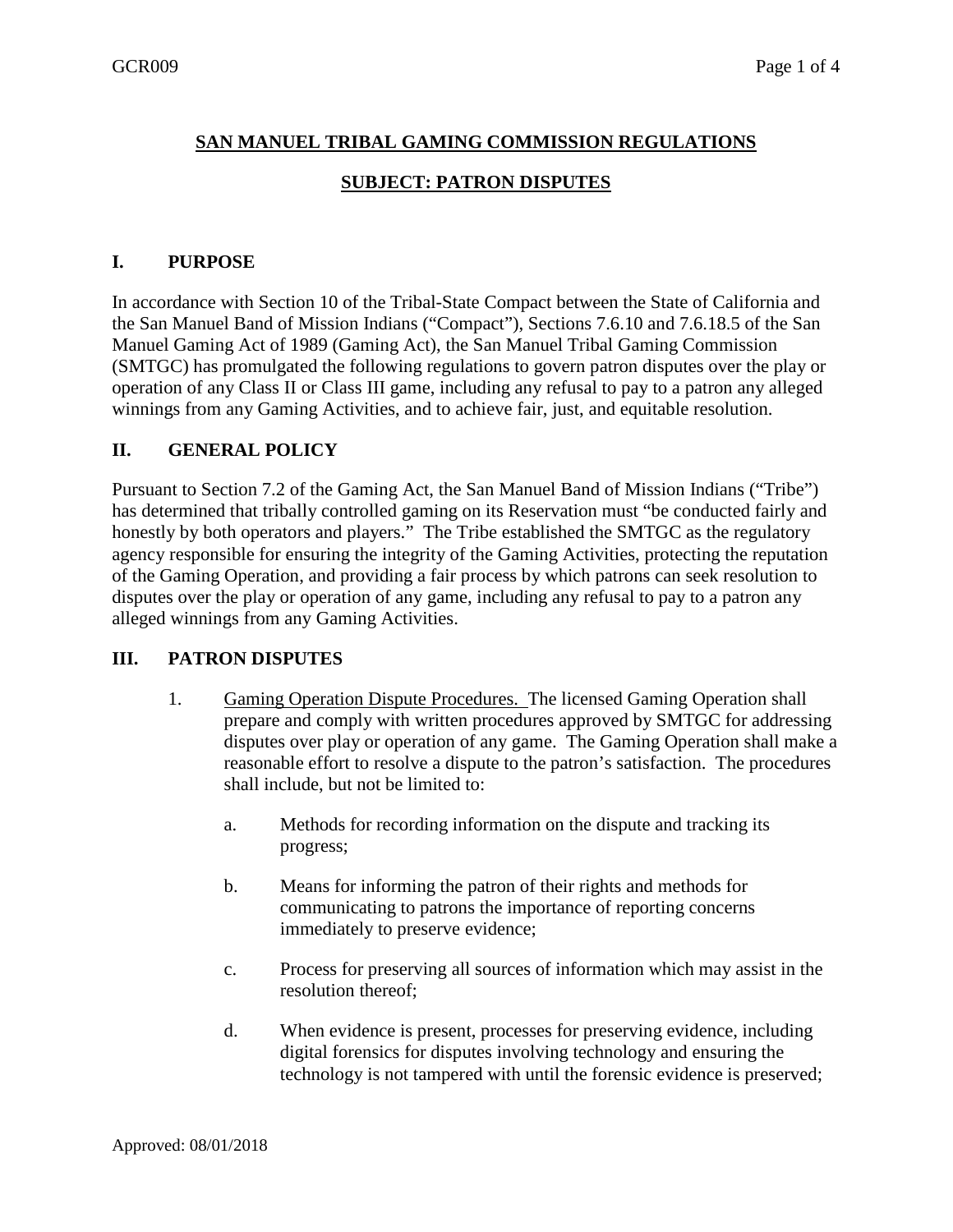- e. Notification protocols to inform surveillance, employees, security, public relations, legal, and executive management;
- f. Risk based authorization and escalation process for the dispute; and
- g. Method for recording the Gaming Operation's decision supported by the factual context within which the dispute arose and the basis for the decision.
- 2. Patron's Responsibility. Within three (3) days from the initial occurrence, the patron must notify the Gaming Operation about an issue over the play or operation of any Class II or III game. The complaint may be communicated verbally or in writing to the Gaming Operation.
- 3. Patron's Rights. Gaming Operation management shall immediately provide the patron with a SMTGC approved written notification advising the patron of their rights.
	- a. The written notification will include the right to seek resolution of the dispute by the SMTGC, and if dissatisfied with SMTGC's resolution, the patron's right to seek resolution through the San Manuel Tribal Court system ("Tribal Court").
	- b. In the event a patron does not receive the written notification of patron's rights while at the Gaming Facility, the Gaming Operation shall take reasonable steps within thirty (30) days from initial complaint to provide such notification to the patron.
	- c. For Class III Gaming Activities, if the Gaming Operation fails to provide such notification to the patron within 30 days, the provisions of the relevant statutes of limitations under California law apply pursuant to Section 10(a) of the Compact.
- 4. Settlement by Gaming Operation. When notified of the complaint, Gaming Operation management shall make a reasonable effort to resolve the dispute to the patron's satisfaction. If the dispute is resolved, Gaming Operation management shall notify SMTGC Investigations. For settlements of \$500 or more, the patron shall sign a Gaming Activity Dispute Settlement form stipulating that they are satisfied. The Gaming Operation will forward a copy of the executed form to SMTGC Investigations.
- 5. Preservation of Evidence. If it is not able to resolve the dispute, Gaming Operation management shall immediately contact a SMTGC Investigator to get witness statements and preserve evidence. Before the Gaming Activity shall continue, evidence shall be independently preserved by SMTGC. This process shall take place whether or not the patron has made written request to SMTGC.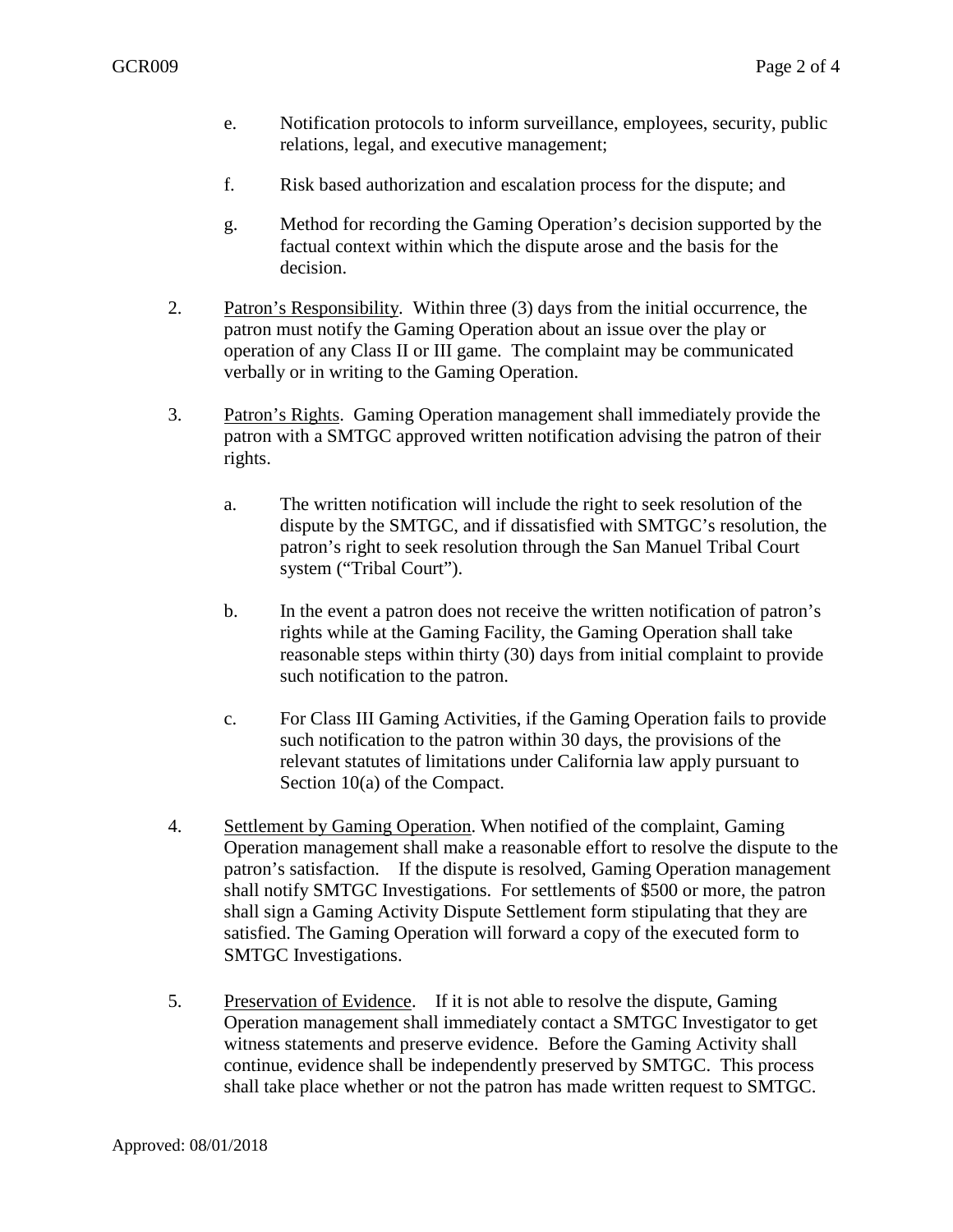After the evidence has been captured, the SMTGC Investigator will notify the Gaming Operation when Gaming Activity can resume.

- 6. Postponement of Winnings/Prizes. The SMTGC Investigator shall postpone payment of winnings or delay distribution of prizes pending resolution of the dispute.
	- a. The disputed winnings shall be secured in the Gaming Operation's vaults or, for non-monetary prizes, appropriately safeguarded until released by SMTGC.
	- b. Winnings/prizes will not be disbursed until the time period for requesting an appeal has expired or until the dispute is finalized if appealed.
	- c. In circumstances where holding the winnings or prizes is not practical, the SMTGC Investigator shall advise SMTGC Executive Director, who has the authority to determine whether it is reasonable for the Gaming Operation to hold winnings/prizes and/or approve a reasonable alternative.
- 7. SMTGC Review. Within fifteen (15) days from receiving written notification of their rights from the Gaming Operation, the patron shall complete and submit a Gaming Activity Dispute form to the SMTGC, along with any other additional documents, photographs, video, or other evidence the patron feels is relevant to the dispute. During the SMTGC review process, both the Gaming Operation and the patron may continue to communicate to reach a settlement of the dispute.
	- a. Upon receiving the Gaming Activity Dispute form, the SMTGC shall provide a copy of GCR009 to the patron.
	- b. Upon receiving the Gaming Activity Dispute form, a SMTGC Investigator shall promptly conduct an investigation and shall submit an investigation report to SMTGC for a decision.
- 8. SMTGC Decision. Within sixty (60) days of receipt of the Gaming Activity Dispute form, in accordance with industry practice, SMTGC shall provide a written decision, including the reason for the decision based on the facts from the investigation and a notice of the right to appeal the decision.
	- a. The SMTGC shall provide a copy of its written decision to the patron and Gaming Operation management.
	- b. The written decision shall include the following notice: "You have the right to file a Notice of Appeal of this decision in the San Manuel Tribal Court. Address: 3214 Victoria Avenue, Highland, CA 92346; Phone: (909) 907-6920."